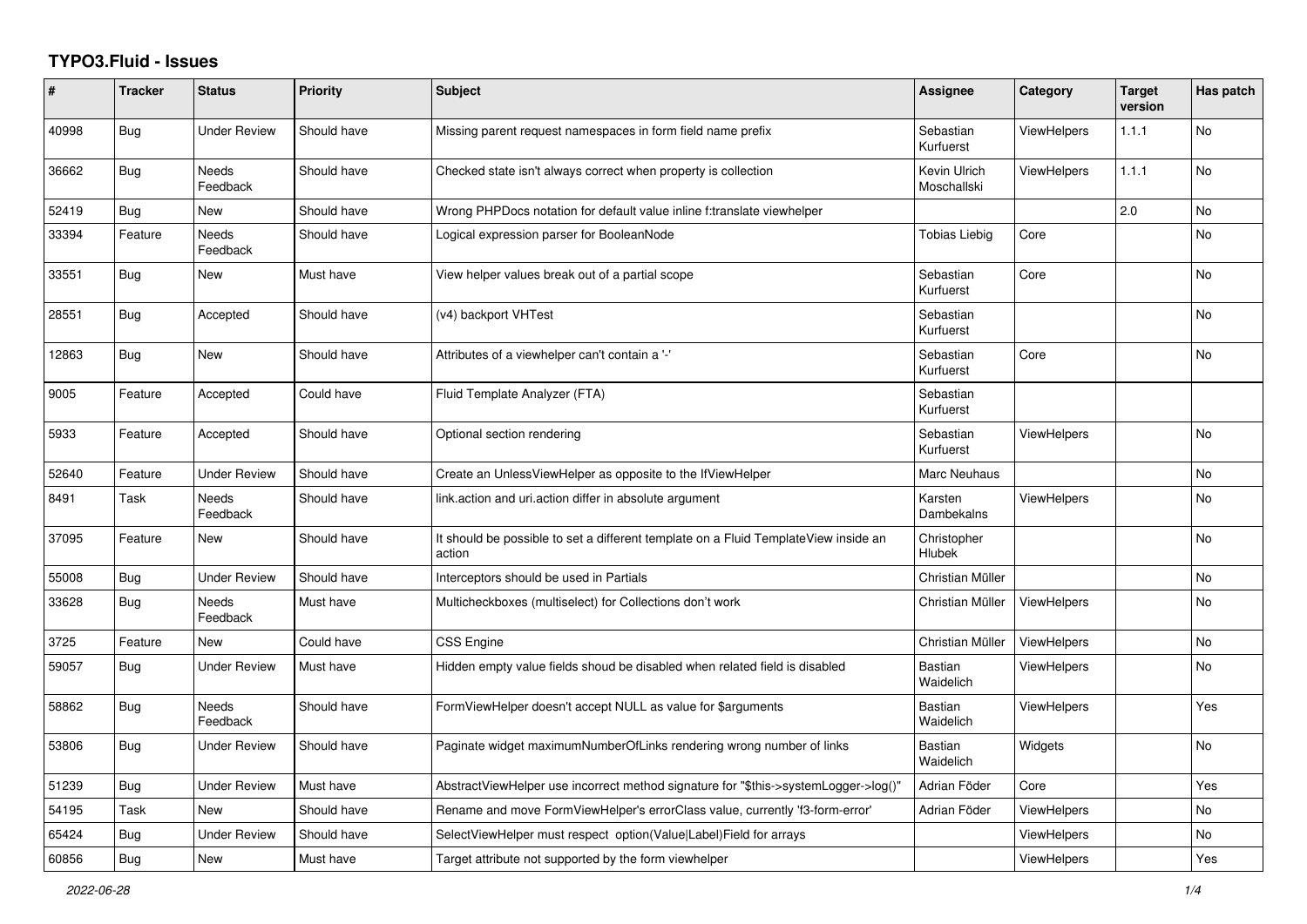| ∦     | <b>Tracker</b> | <b>Status</b>       | <b>Priority</b> | Subject                                                                                                     | Assignee | Category    | <b>Target</b><br>version | Has patch |
|-------|----------------|---------------------|-----------------|-------------------------------------------------------------------------------------------------------------|----------|-------------|--------------------------|-----------|
| 58983 | Bug            | New                 | Should have     | format.date does not respect linebreaks and throws exception                                                |          |             |                          | No        |
| 58921 | <b>Bug</b>     | New                 | Should have     | f:form.* VHs crash if NOT inside f:form but followed by f:form                                              |          |             |                          | No        |
| 57885 | <b>Bug</b>     | New                 | Must have       | Inputs are cleared from a second form if the first form produced a vallidation error                        |          |             |                          | No        |
| 54284 | Bug            | New                 | Should have     | Default Option for Switch/Case VH                                                                           |          | ViewHelpers |                          | No        |
| 52591 | <b>Bug</b>     | New                 | Should have     | The Pagination Widget broken for joined objects                                                             |          |             |                          | No        |
| 52536 | Bug            | Under Review        | Should have     | Errorclass not set if no property-attribute set                                                             |          |             |                          |           |
| 50888 | Bug            | <b>Under Review</b> | Should have     | WSOD by changing name of section and if Fluid caches are generated                                          |          |             |                          | No        |
| 49600 | Bug            | New                 | Should have     | f:form tag shown as a HTML on frontend                                                                      |          | ViewHelpers |                          | No        |
| 49038 | Bug            | New                 | Must have       | form select does not select the first item if prependOptionValue is used                                    |          |             |                          | No        |
| 47006 | <b>Bug</b>     | <b>Under Review</b> | Should have     | widget identifier are not unique                                                                            |          |             |                          | No        |
| 40064 | Bug            | New                 | Must have       | Multiselect is not getting persisted                                                                        |          | ViewHelpers |                          | No        |
| 39990 | <b>Bug</b>     | New                 | Should have     | Same form twice in one template: hidden fields for empty values are only rendered<br>once                   |          | Core        |                          | No        |
| 38369 | Bug            | <b>New</b>          | Must have       | Resource ViewHelpers should not fall back to request package                                                |          | View        |                          | No        |
| 37619 | <b>Bug</b>     | New                 | Should have     | Fatal Error when using variable in name attribute of Section ViewHelper                                     |          | ViewHelpers |                          | No        |
| 36655 | <b>Bug</b>     | New                 | Should have     | <b>Pagination Links</b>                                                                                     |          | Widgets     |                          | No        |
| 34682 | Bug            | <b>Under Review</b> | Should have     | Radio Button missing checked on validation error                                                            |          | ViewHelpers |                          | No        |
| 30937 | <b>Bug</b>     | New                 | Should have     | CropViewHelper stringToTruncate can't be supplied so it can't be easily extended                            |          | ViewHelpers |                          | Yes       |
| 28554 | Bug            | New                 | Should have     | (v4) implement feature flag to disable caching                                                              |          |             |                          | No        |
| 28553 | <b>Bug</b>     | New                 | Should have     | improve XHProf test setup                                                                                   |          |             |                          | No        |
| 28552 | <b>Bug</b>     | New                 | Should have     | (v5) write ViewHelper test for compiled run; adjust functional test to do two passes<br>(uncached & cached) |          |             |                          | No        |
| 28550 | <b>Bug</b>     | New                 | Should have     | (v4) make widgets cacheable, i.e. not implement childnodeaccess interface                                   |          |             |                          | No        |
| 28549 | <b>Bug</b>     | New                 | Should have     | make widgets cacheable, i.e. not implement childnodeaccess interface                                        |          |             |                          | No        |
| 27607 | Bug            | New                 | Must have       | Make Fluid comparisons work when first element is STRING, second is NULL.                                   |          | Core        |                          | No        |
| 13045 | <b>Bug</b>     | New                 | Should have     | Entity decode of strings are different between if-conditions and output of variable                         |          |             |                          |           |
| 8648  | <b>Bug</b>     | New                 | Should have     | format.crop ViewHelper should support all features of the crop stdWrap function                             |          | ViewHelpers |                          | No        |
| 3481  | Bug            | New                 | Should have     | Use ViewHelperVariableContainer in PostParseFacet                                                           |          | Core        |                          | No        |
| 60271 | Feature        | New                 | Should have     | Paginate viewhelper, should also support arrays                                                             |          |             |                          | No        |
| 60181 | Feature        | New                 | Could have      | Caching mechanism for Fluid Views/Templates                                                                 |          | View        |                          | No        |
| 60003 | Feature        | New                 | Should have     | Add required-Attribute to f:form.password                                                                   |          | ViewHelpers |                          | No        |
| 51277 | Feature        | New                 | Should have     | ViewHelper context should be aware of actual file occurrence                                                |          |             |                          | No        |
| 51100 | Feature        | New                 | Must have       | Links with absolute URI should have the option of URI Scheme                                                |          | ViewHelpers |                          | No        |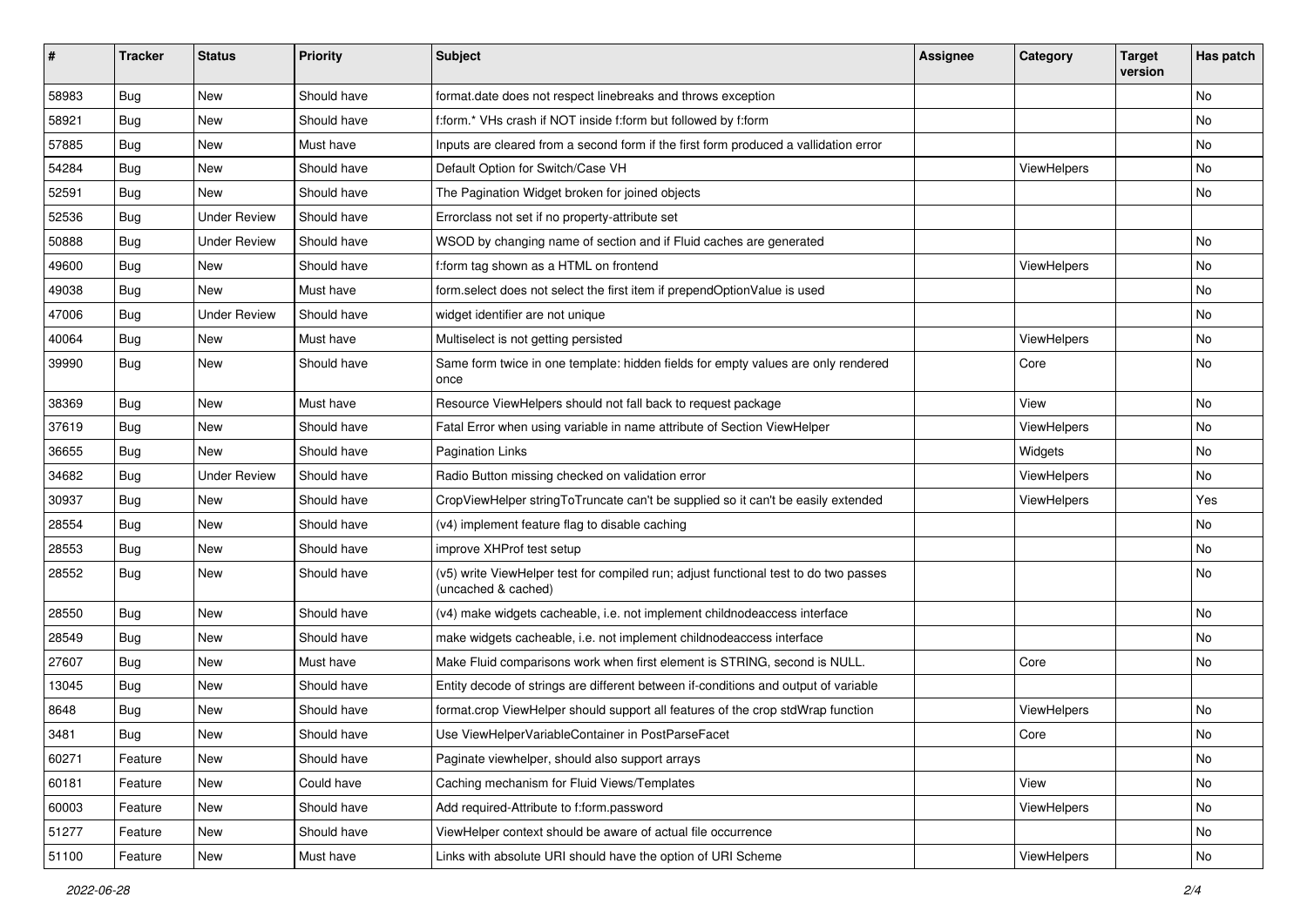| #     | <b>Tracker</b> | <b>Status</b>       | <b>Priority</b> | <b>Subject</b>                                                                     | <b>Assignee</b> | Category    | <b>Target</b><br>version | Has patch |
|-------|----------------|---------------------|-----------------|------------------------------------------------------------------------------------|-----------------|-------------|--------------------------|-----------|
| 49756 | Feature        | <b>Under Review</b> | Should have     | Select values by array key in checkbox viewhelper                                  |                 |             |                          | No        |
| 48355 | Feature        | New                 | Could have      | Assign output of viewhelper to template variable for further processing.           |                 |             |                          |           |
| 46545 | Feature        | New                 | Should have     | Better support for arrays in options of SelectViewHelper                           |                 |             |                          | No        |
| 46257 | Feature        | <b>Under Review</b> | Should have     | Add escape sequence support for Fluid                                              |                 | Core        |                          | No        |
| 45345 | Feature        | Needs<br>Feedback   | Should have     | Easy to use comments for fluid that won't show in output                           |                 |             |                          |           |
| 45153 | Feature        | New                 | Should have     | f:be.menus.actionMenuItem - Detection of the current select option is insufficient |                 |             |                          | No        |
| 42397 | Feature        | New                 | Should have     | Missing viewhelper for general links                                               |                 |             |                          | No        |
| 40081 | Feature        | New                 | Should have     | Allow assigned variables as keys in arrays                                         |                 |             |                          | No        |
| 39936 | Feature        | New                 | Should have     | registerTagAttribute should handle default values                                  |                 | ViewHelpers |                          | No        |
| 38130 | Feature        | New                 | Should have     | Checkboxes and multiple select fields should have an assignable default value      |                 |             |                          | No        |
| 36559 | Feature        | New                 | Could have      | New widget progress bar                                                            |                 |             |                          | Yes       |
| 36410 | Feature        | New                 | Should have     | Allow templates to send arguments back to layout                                   |                 | ViewHelpers |                          | No        |
| 33215 | Feature        | New                 | Should have     | RFC: Dynamic values in ObjectAccess paths                                          |                 |             |                          | No        |
| 31955 | Feature        | New                 | Should have     | f:uri.widget                                                                       |                 | Widgets     |                          | No        |
| 30555 | Feature        | New                 | Could have      | Make TagBuilder more extensible                                                    |                 | Core        |                          | No        |
| 10472 | Feature        | New                 | Could have      | Fluid Standalone distribution                                                      |                 | Core        |                          | No        |
| 9514  | Feature        | New                 | Should have     | Support explicit Array Arguments for ViewHelpers                                   |                 |             |                          |           |
| 8989  | Feature        | Needs<br>Feedback   | Could have      | Search path for fluid template files                                               |                 | View        |                          | No        |
| 7608  | Feature        | New                 | Could have      | Configurable shorthand/object accessor delimiters                                  |                 | Core        |                          | Yes       |
| 4704  | Feature        | New                 | Should have     | Improve parsing exception messages                                                 |                 | Core        |                          |           |
| 3291  | Feature        | Needs<br>Feedback   | Should have     | Cacheable viewhelpers                                                              |                 |             |                          | No        |
| 1907  | Feature        | New                 | Could have      | Default values for view helpers based on context                                   |                 | Core        |                          |           |
| 56237 | Task           | New                 | Should have     | in-line (Condition) ViewHelpers should not evaluate on parsing                     |                 |             |                          | No        |
| 47669 | Task           | New                 | Should have     | FormViewHelper does not define the default request method                          |                 |             |                          | <b>No</b> |
| 46091 | Task           | Needs<br>Feedback   | Should have     | Show source file name and position on exceptions during parsing                    |                 |             |                          | No        |
| 45394 | Task           | New                 | Should have     | Forwardport Unit test for standalone view                                          |                 | View        |                          | No        |
| 43072 | Task           | New                 | Should have     | Remove TOKENS for adding templates fallback in Backporter                          |                 | View        |                          | No        |
| 43071 | Task           | New                 | Should have     | Remove TOKENS for adding fallback teplates in B                                    |                 |             |                          | No        |
| 42743 | Task           | New                 | Should have     | Remove inline style for hidden form fields                                         |                 |             |                          | No        |
| 34309 | Task           | New                 | Could have      | Unknown ViewHelpers cause exception - should be handled more graceful              |                 | ViewHelpers |                          | No        |